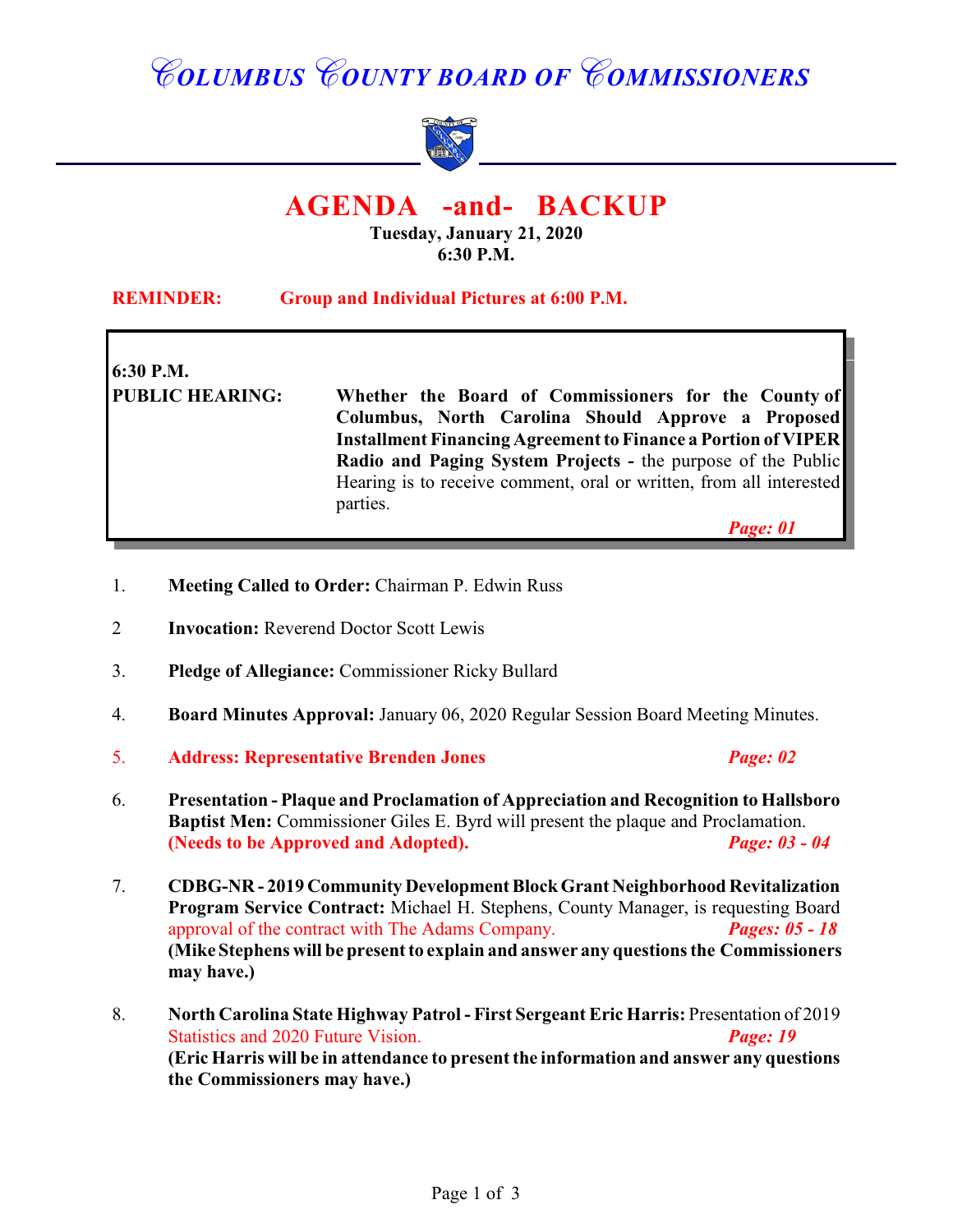- 9. **M.I.S. Departmental Update:** Alan James, M.I.S. Director, will present a Departmental Update. *Pages: 20 - 21* **(Alan James will be present to deliver the Departmental Update and answer any questions the Commissioners may have.)**
- 10. **Proclamation Teen Dating Violence Awareness Month:** Vickie Pait, Executive Director, Families First, Inc., is requesting Board approval and adoption. *Pages: 22 - 24* **(Lucy Byrd will be present to explain and answer any questions the Commissioners may have.)**
- 11. **Juvenile Crime Prevention Council Updated Funding Plan for Raising the Age and Membership:** Nicole Hopkins is requesting Board approval of the update funding plan for raising the age, and approval of three (3) new members. *Pages: 25 - 28* **(Nicole Hopkins will be present to explain and answer any questions the Commissioners may have.)**
- 12. **Social Services Monthly Administrative Update:** Algernon McKenzie, Social Services Director, will deliver the Monthly Administrative Update. *Pages: 29 - 40* **(Algernon McKenzie will be presentto deliver the update and answer any questions the Commissioners may have.)**
- 13. **Finance Approval of Low Bid for Financing the VIPER Radio System and Paging System:** Bobbie Faircloth, Finance Director, is requesting Board approval of BB&T for financing. *Pages: 41 - 42* **(Bobbie Faircloth will be present to explain and answer any questions the Commissioners may have.)**
- 14. **Finance Approval of Revised Capital Project Ordinance for the Columbus County Disaster Recovery Act of 2016:** Bobbie Faircloth is requesting Board approval of the **revised** Capital Project Ordinance. *Pages:43 - 45* **(Bobbie Faircloth will be present to explain and answer any questions the Commissioners may have.)**
- 15. **Finance Financing for Additional Vehicles for the Sheriff's Office:** Bobbie Faircloth, Finance Director, is requesting Board approval of the additional five (5) vehicles and BB&T financing. *Pages: 46 - 47* **(Bobbie Faircloth will be present to explain and answer any questions the Commissioners may have.)**
- 16. **Administration Approval of Contract with Coastal Architecture:** Michael H. Stephens, CountyManager, is requestingBoard approval ofthe Contract between Coastal Architecture and Columbus County for services for the Historic Courthouse. *Pages: 48 - 52* **(Michael Stephens will be present to explain and answer any questions the Commissioners may have.)**
- 17. **Appointments Committee/Boards:** June B. Hall, Clerk to the Board, is requesting the